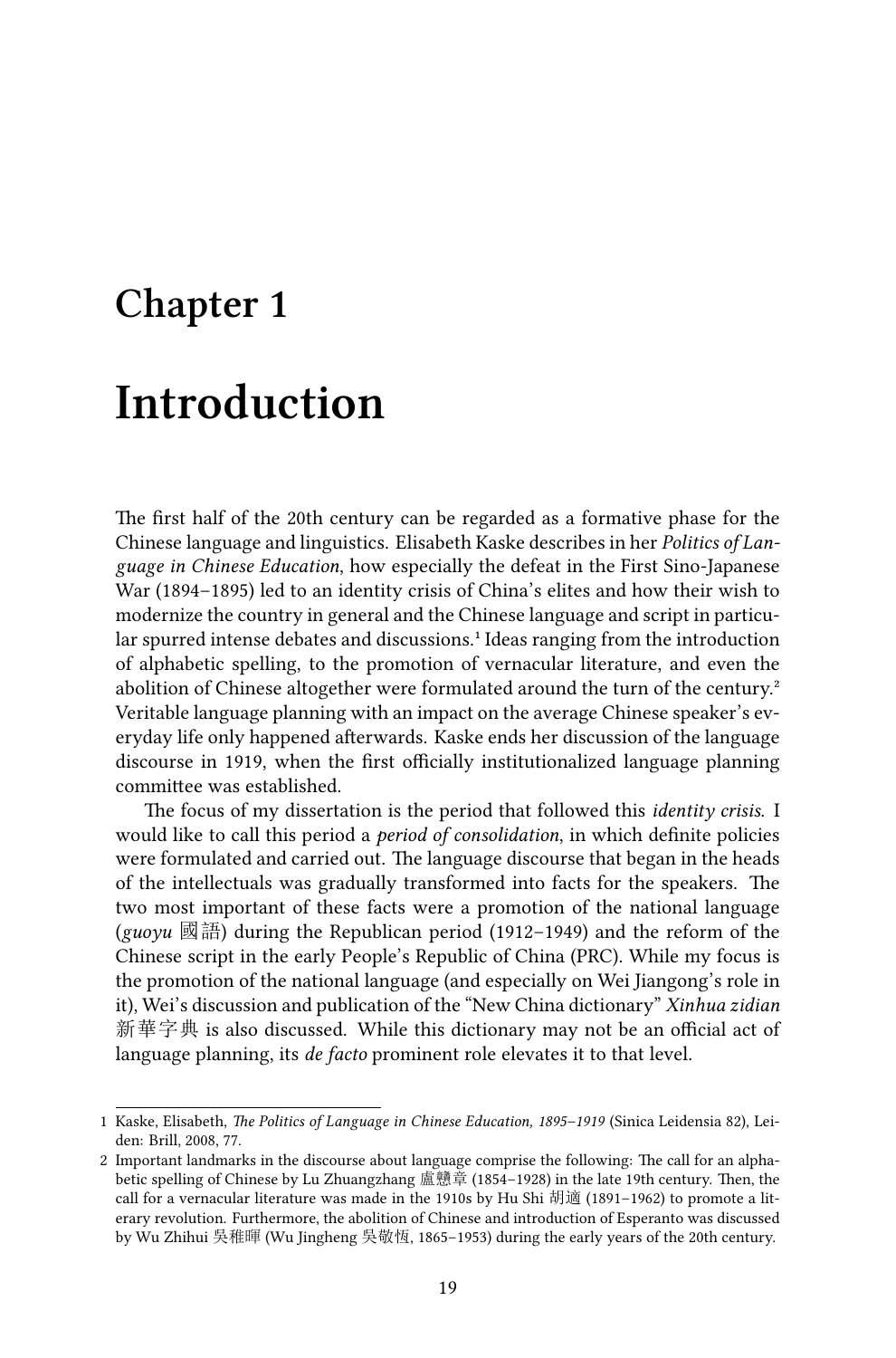In addition to these reform endeavors, the intellectuals were exposed to Western knowledge and Western languages on a large scale. Chinese and Western traditions of language study met and merged; many linguists were trained in the West.<sup>3</sup> Modern linguistics as a discipline emerged in China, and traditional scholarship was questioned and perceived truths re-examined.<sup>4</sup>

Language planning and language research were intertwined: Planning was carried out on the basis of research. However, the opposite was also true: research was guided by the aims of language reforms. I see concepts of language, which is the idea of language and of all related aspects, as the nexus between research and reforms, which represent the descriptive and the prescriptive dimension, and also between the discourse, which takes place in the sphere of ideas, and the material world (i.e. tangible effects). This is why they are the focus of my research.

The linguist Wei Jiangong 魏建功 (1901–1980) was involved in all of these fields: linguistic research, language planning and the development of linguistics and adjacent disciplines.<sup>5</sup> His scholarship was vast, covering dialect phonetics, the reconstruction of Middle Chinese (MC), and Dunhuang 敦煌 Studies; this thesis cannot address all of his activities. In language planning, Wei Jiangong was involved in the promotion of *guoyu* as national language on the Mainland and in Taiwan, and in the script reform. He was also the chief editor of the first edition of the "New China dictionary" *Xinhua zidian*, published in 1953, which can be considered a language planning measure due to its vast impact to the present day.

This thesis focuses on Wei Jiangong's activities in language planning and how they were connected to his academic research. His concepts of language are the connecting points between the world of politics and the world of scholarship. I will demonstrate that he saw language as a tool for communication. This tool was always subjected to natural changes, and it could be altered to suit its purpose. While language itself consisted of orally produced sounds, writing was just a graphic expression of these sounds. These concepts will be explained and contextualized in this thesis. Using Wei Jiangong, his life and work as a case study, this thesis attempts to demonstrate that language planning and script reform were not arbitrary political decisions but were founded on the convictions of scholars that I call concepts. These concepts were also influenced by the scholars' worldviews: we can speak of a mutual dependency between scholarship and worldview, connected through concepts.

<sup>3</sup> The most prominent example was Yuen Ren Chao (Zhao Yuanren 趙元任, 1892–1982). He was not only a linguist but also a mathematician, musician and translator, "polymath and polyglot". He obtained degrees from Cornell University (1914), Harvard (1918) and contributed both to the introduction of Western scientific methods into China and to the field of linguistics in general. See La Polla, Randy, "Chao, Y.R. [Zhào Yuánrèn] 趙元任 (1892-1982)", in: *Encyclopedia of Chinese Language and Linguistics*, ed. by Sybesma, Rint, et al., vol. 1, Leiden / Boston: Brill, 2017, 352–356, see 352-53.

<sup>4</sup> For example, the "Doubting Antiquity School" (*yigu pai* 疑古派) that includes Gu Jiegang 顧頡剛 (1893–1980) will be covered.

<sup>5</sup> The establishment of "Classical document studies" *Gudian wenxian zhuanye* 古典文獻專業 in 1959 is attributed to him. See Chien Tuo 錢拓 [Qian Tuo], "Wei Jiangong yinxue shuping" 魏建功音學述評 [Review of Wei Jiangong's phonological scholarship], PhD dissertation, Furen daxue 輔仁大學, 2013, 350.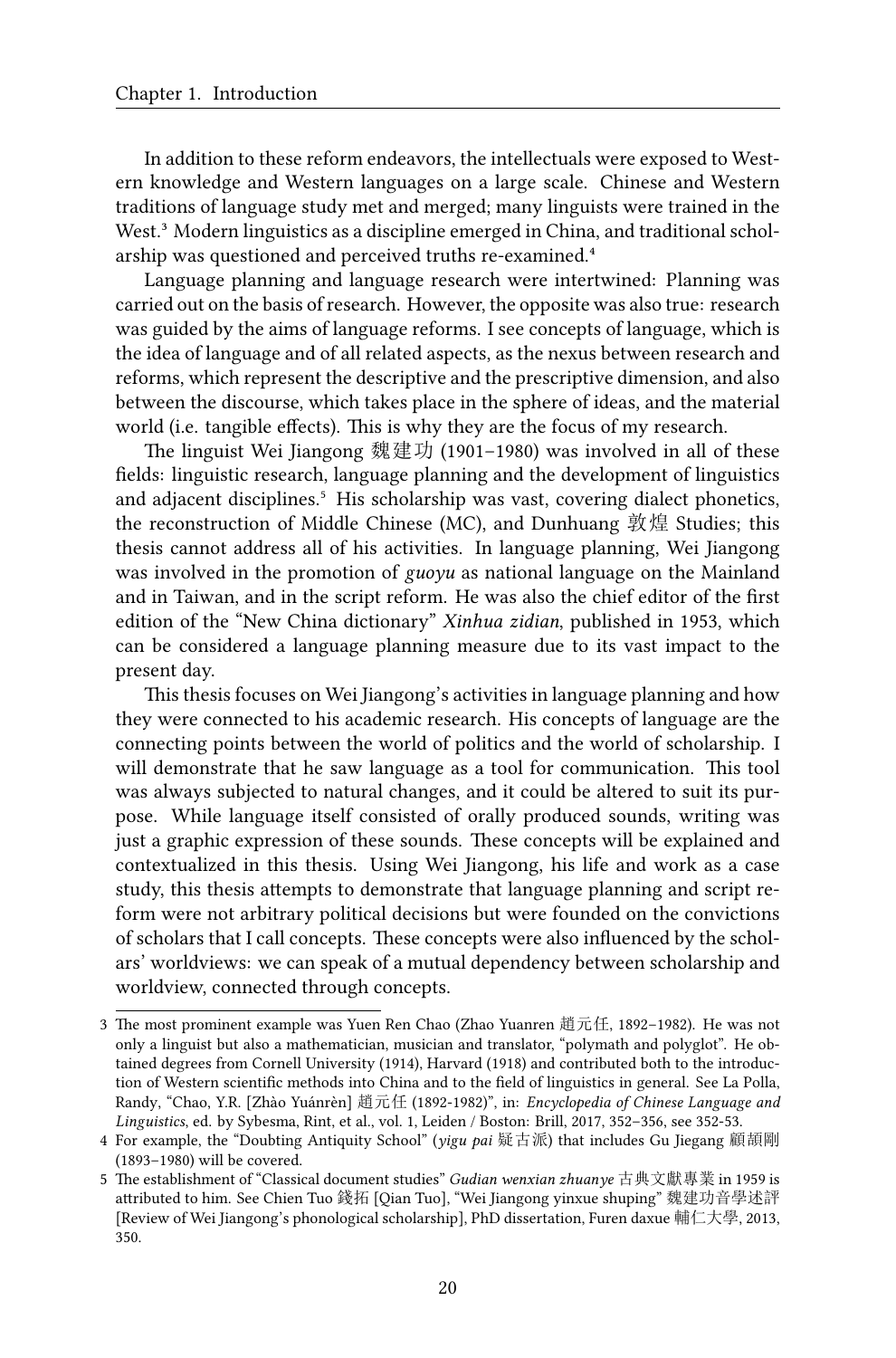The structure of this book is based on the three fields of Chinese philology where Wei Jiangong was active; the language planning measures can also be attributed to these fields. The structure has been arranged to match the chronology of Wei's activities. Part I, "sound", discusses the question of a standard pronunciation, using the approach from phonology. Part II, "meaning" addresses the question of semantic units in a dictionary using the semantics approach. Part III, "shape" is preoccupied with the graphic form of the Chinese characters, therefore representing Wei's activities in the field of graphemics. A conclusion summarizes the findings of all three parts.

#### **1.1 Theories and Methods**

This thesis is a historical work. It aims to present a few historical aspects of Chinese linguistics and language planning through the life and work of Wei Jiangong.

Wei Jiangong is a suitable case study. He played a major role in five major events in language planning. He was a part of the "national language movement" (*guoyu yundong* 國語運動) in the Republic of China (ROC); he was head of the Taiwan Committee for the Promotion of the National Language (Taiwan sheng tuixing weiyuanhui 臺灣省國語推行委員會); he led the compilation of the "New China dictionary" (*Xinhua zidian*), and he participated in the script reform and in the promotion of Hanyu Pinyin in the People's Republic. While not an explicit language planning measure, the *Xinhua zidian* can still be regarded as an act of language planning due to its immense impact on the Chinese speaking world.

Furthermore, Wei Jiangong is a key connector in a network of influential linguists. At Peking University (Beijing daxue 北京大學, Beida), he studied with Qian Xuantong 錢玄同 (1887–1939), Li Jinxi 黎錦熙 (1890–1978), Gu Jiegang and Lu Xun 魯迅 (given name: Zhou Shuren 周樹人, 1881–1936), and continued to work with Qian and Li afterwards. Colleagues during his PRC career include Ma Xulun 馬敘倫 (1885–1970) and Wang Li  $\pm \mathcal{D}$  (1900–1986). Wei Jiangong was a member of the majority of committees that had a major impact on language reforms in the 20th century. He was deeply involved in the discourse about language and script reform during that time, partly due to his work in the commit-

<sup>6</sup> The canonical sequence of the three disciplines of traditional Chinese philology (*xiaoxue* 小學, minor studies) is shape (*xing* 形), sound (*yin* 音), and meaning (*yi* 義). Each of these are objects of the respective traditional disciplines graphemics (*wenzixue* 文字學, also paleography, study of the script, also encompassing investigations into the meaning of the characters and their components), phonology (*yinyunxue* 音韻學 or *shengyunxue* 聲韻學, study of the initials and rhymes) and [historical] semantics (*xunguxue* 訓詁學, also study of the commentaries to the Classics), respectively. The term "minor studies" *xiaoxue* implies that these are mere auxiliary sciences to facilitate the exegesis of the philosophical canon. Quirin summarizes along the lines of Benjamin Elman and Albert Feuerwerker how the "evidential" (*kaozheng* 考證) scholarship of the 18th century separated philology from philosophy, which can be said to have helped the modernization of China. In this fashion, it has both indigenous and Western origins. Quirin, Michael, "Benjamin A. Elman: From Philosophy to Philology: of Change in Late Imperial China. Harvard Cambridge, Mass./London: Harvard University Press, 1984 [Review]", in: *Monumenta Serica* 37 (1986–1987), 355–359, see 355.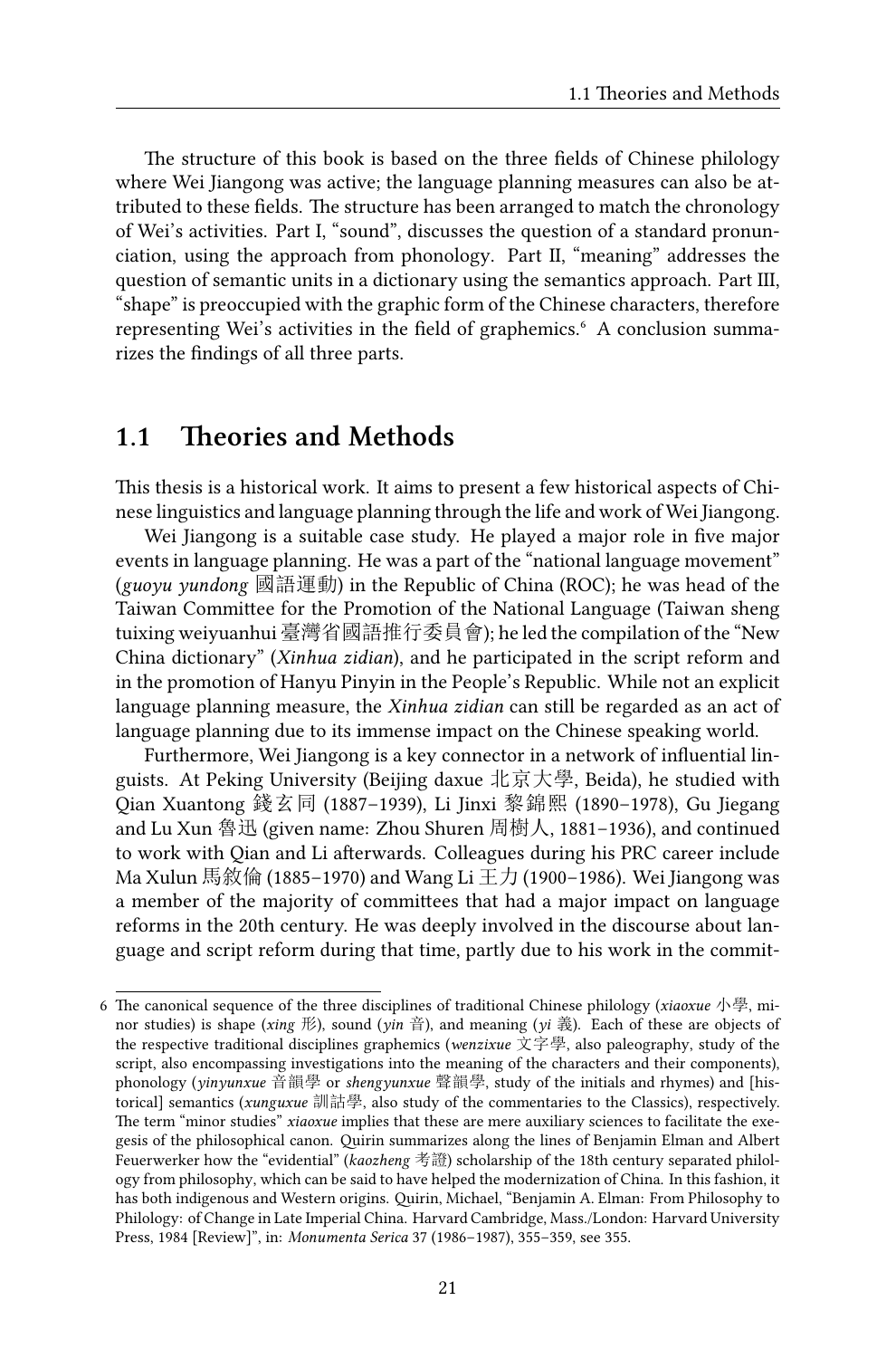tees, partly due to his participation in the discussion via magazine articles, letter exchanges, or his position as university teacher.

Although much of his views on language reform may be based on his teachers' views and findings, many of these teachers did not participate in the implementation of their ideas. Wei Jiangong occupies a unique position between conceptualization and implementation. The same can be said for his career that begun during Republican times that extended well into the Communist era. The regime change is reflected in his endeavors as a language planner. The question of standard language and the issue of script reform can be discussed using his example. These characteristics and the fact that he has not been studied before in Western scholarship make Wei Jiangong a fitting and rewarding case study.

Chinese language planning has sometimes been regarded either as forceful political decisions interfering with natural language development, or as a big step towards modernization, albeit purely politically decided and implemented. While a large-scale, ambitious project such as Chinese language planning is never realized without a political goal or political backing, the scientific dimension is often neglected. I would like to offer a slightly different view and stress that the language planners felt they were acting according to the principles of science. Decisions were made after more or less extensive research.

I will explain the complex interplay between language policy and linguistic research, using concepts of language as pivotal point between the two. The former represents the real world and society with all its practical constraints, the latter representing the world of discourse that exist in the participant's heads and manifested by their writings. These two realms interact with each other and are mutually dependent. This perspective is new, since it attempts to take into account not only history and linguistics but also the protagonists' *understanding* of language. This is required for understanding the motivations behind these decisions.

With the premise of Wei Jiangong as an agent in the discourse about language in China, I focus on the period from 1920 to 1965. While this discourse took place in the heads and texts of the agents, i.e., the world of ideas and the non-material world, its goal was nonetheless very material: language and script reform. I consider the language discourse, which started approximately in the late 19th century, as a search for the possibility of *realization* of material reforms. The lengthy discussions between the intellectuals, which includes the formulation of some of the most outrageous ideas, slowly led to decisions that could be implemented in the material world.

At the core of these discussions were concepts of language. They include the concept (German: 'Begriff') of what language *is*, but also secondary issues and concepts, such as script, pronunciation, language kinship, and the role of language in society. While it sometimes seemed as if the debates were only about aesthetics or likes or dislikes, I would like to point out that concepts of language were the focus of these debates. It is obvious that I am indebted to conceptual history as a theory. Kai Vogelsang has summarized the history and relevance of conceptual history for sinology in *Oriens Extremus* vol. 51. While I do not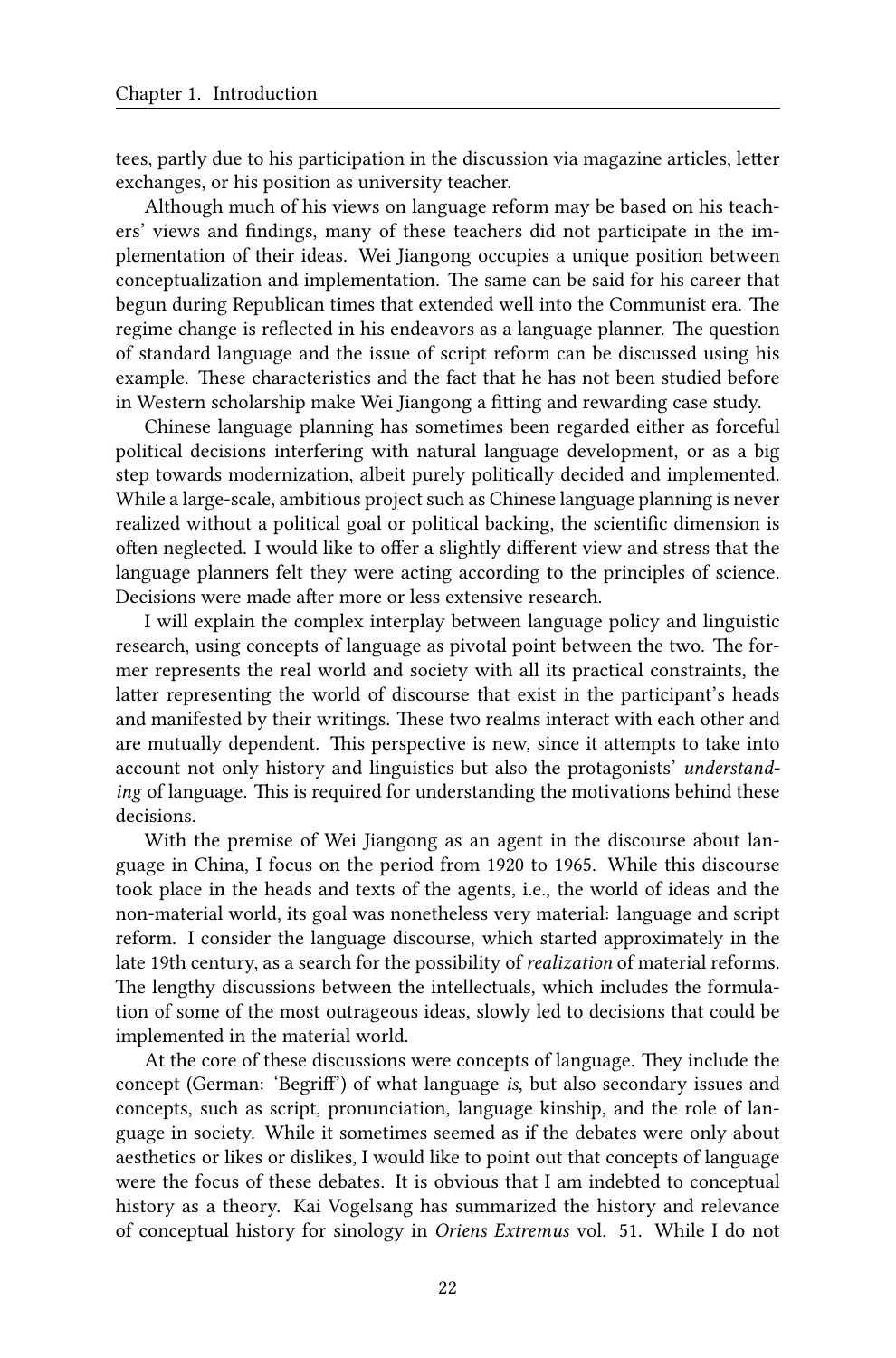offer a complete conceptual history or historical semantics of any of the terms mentioned in this work, I instead try to adopt an approach similar to that of Otto Brunner (1898–1982) and will interpret my sources with concepts and terminology derived from them to avoid projecting my own concepts onto them.<sup>7</sup>

Particularly in the history of linguistics, this approach is not without challenge. Many scientific concepts were developed during the 20th century, and others have existed for centuries but their content has shifted. I try to take all these variables into account when I translate and analyze Wei Jiangong's and his contemporaries' writings.

A thorough analysis and careful translation of key texts and terminology forms the basis of this work. They are framed with the necessary historical context. However, as Wei Jiangong has hardly been mentioned in Western language sources at all, some historiographic description provides a more encompassing picture of his life and role.

As mentioned above, concepts constitute the nexus between the non-material (i.e. the intellectual world) and the material world, and that the discourse circulates around concepts of language until these concepts are so close to the material world that the related language planning measures<sup>8</sup> can be implemented. There are two other pairs of dimensions in which the concepts manifest themselves or from which they are influenced.

One pair of poles are the two fields of linguistics and politics. In an abstract way, they could also be called description and prescription. Linguistic science describes language as a phenomenon, while language policy prescribes the language or script that should be employed or the characteristics they should have. These two poles can also be seen as input (linguistic description) and output (language policies) of the discourse. The discourse is fueled with input from the material world, not only scientific research or empirical study. In addition to language research, we need to consider other input from the material world, such as political debates and historical events.

The other pair of the equation could be named scientific conviction and political worldview. How do the two belief systems of a scientist who also is a political agent interact? If a linguist is nationalist or communist, is his view of language influenced by his political ideology? Does he live in an autocratic regime and has to frame his views according to the political rhetoric of the regime? Is he even forced to find certain evidence that legitimizes the rulers to secure his status or even his life? Is linguistic research mere instrument for the legitimization of politics (language planning)? Or is political ideology crucial to the individual in order to give one's own studies of language importance and meaning?

This dissertation argues that all of this is the case and that there is a complicated interplay between concepts and agents that lead to the language reforms of

<sup>7</sup> Brunner's approach is summarized in: Vogelsang, Kai, "Conceptual History: A Short Introduction", in: *Oriens Extremus* 51 (2012), 9–24, see 9.

<sup>8</sup> Language planning is usually divided in the two fields: corpus planning and status planning. Bußmann, Hadumod, "Sprachplanung", in: *Lexikon der Sprachwissenschaft*, Stuttgart: Kröner, 2008, 657– 58, see 657.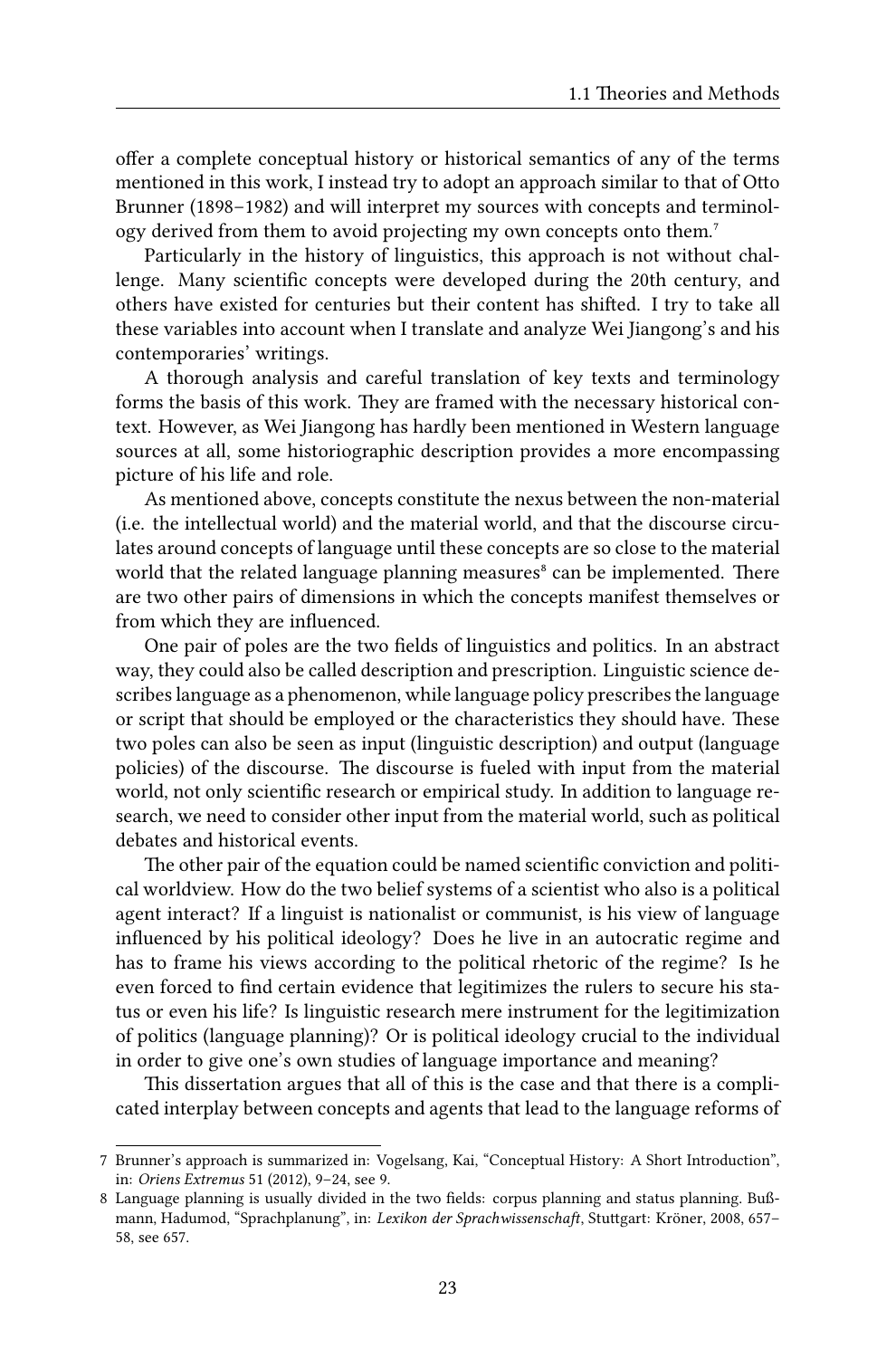the 20th century. The example of Wei Jiangong will shed light on the language discourse in the Republic as well as the People's Republic; his utilitarian concept of language enabled him to participate in language planning in both regimes.

#### **1.2 Sources and Secondary Literature**

Wei Jiangong's texts are the key primary sources in this dissertation. The most comprehensive bibliography of his works<sup>9</sup> was published in 1996 as an appendix to his "chronological biography" (Wei Jiangong nianpu 魏建功年谱).<sup>10</sup> The ni*anpu* itself already presents the texts of Wei Jiangong published in the respective year. The bibliography then lists these texts by topics, already mentioning the "Collected works of Wei Jiangong" (*Wei Jiangong Wenji* 魏建功文集)<sup>11</sup> as forthcoming. These were published in 2001 and represent the majority of Wei Jiangong's texts. A comparison between the "Wei Jiangong *yizhu mulu*" and the *Wenji*, however, sheds light on the lecture notes of Wei Jiangong that were not published. One lecture note was found in Wei Jiangong's manuscripts, preserved by his family.<sup>12</sup> Wherever possible, the original publication or manuscript was consulted. One article from 1959 is included in Seybolt and Chiang's collection of translated primary sources.<sup>13</sup>

Wei Jiangong's family preserved many of his manuscripts, documents and books that were in his possession. More than 10,000 volumes were donated to the College of Humanities of the Huazhong University of Science of Technology (Huazhong ligong daxue Renwenxueyuan 华中理工大学人文学院) in Wuhan 武汉, which established a "Wei Jiangong library" (Wei Jiangong *cangshushi* 魏 建功藏书室).<sup>14</sup> In the family residence in Beijing, the family preserved another several thousand volumes of books and an estimated 15,000 pages of manuscripts and documents. While I attempted to include as many of them in this study, this material still awaits proper, systematic study. A large number of these documents can be attributed to the 1950s and the script reform. In addition to the full or fragmented articles by Wei Jiangong, the manuscripts also include notes, drafts, and articles that he consulted (from Wei's script reform activities, for example).

<sup>9</sup> Anonymous, "Wei Jiangong yizhu mulu" 魏建功遗著目录 [Catalog of writings bequeathed by Wei Jiangong], in: *Wenjiao ziliao* 文教资料 [Data of culture and education] 05 (1996), 24–34.

<sup>10</sup> Cao Da 曹达, "Wei Jiangong nianpu" 魏建功年谱 [Chronological biography of Wei Jiangong], in: *Wenjiao ziliao* 文教资料 [Data of Culture and Education] 05 (1996), 3–23.

<sup>11</sup> Ye Xiaochun 叶笑春, Rong Wenmin 戎文敏, Zhou Fang 周方 and Ma Zhenxing 马镇 (ed.), *Wei Jiangong wenji* 魏建功文集 [Collected works of Wei Jiangong] (4 vols.), Nanjing 南京: Jiangsu jiaoyu chubanshe 江苏教育出版社, 2001.

<sup>12</sup> Wei Jiangong 魏建功, "Hanzi shengyunxue" 漢字聲韵學 [Phonology of Chinese characters], Beijing, family possession, 1935 (?), lecture notes from his lecture at Furen University (Furen Daxue 輔仁大 學.

<sup>13</sup> Wei Jiangong, "From the "National Language" Movement to Standardization of the Chinese Language", in: *Language Reform in China*, ed. by Seybolt, Peter J., and Gregory Kuei-ke Chiang, New York: Sharpe, 1978, 288–299.

<sup>14</sup> Chen Xingeng 陈歆耕, "Bei lishi yanchen zhebi de Wei Jiangong" 被历史烟尘遮蔽的魏建功 [Wei Jiangong, withdrawn from our sight by the smoke of history], in: *Zhonghua dushu bao* 中华读书报 [*China Reading Weekly*] (Aug. 24, 2016), 7.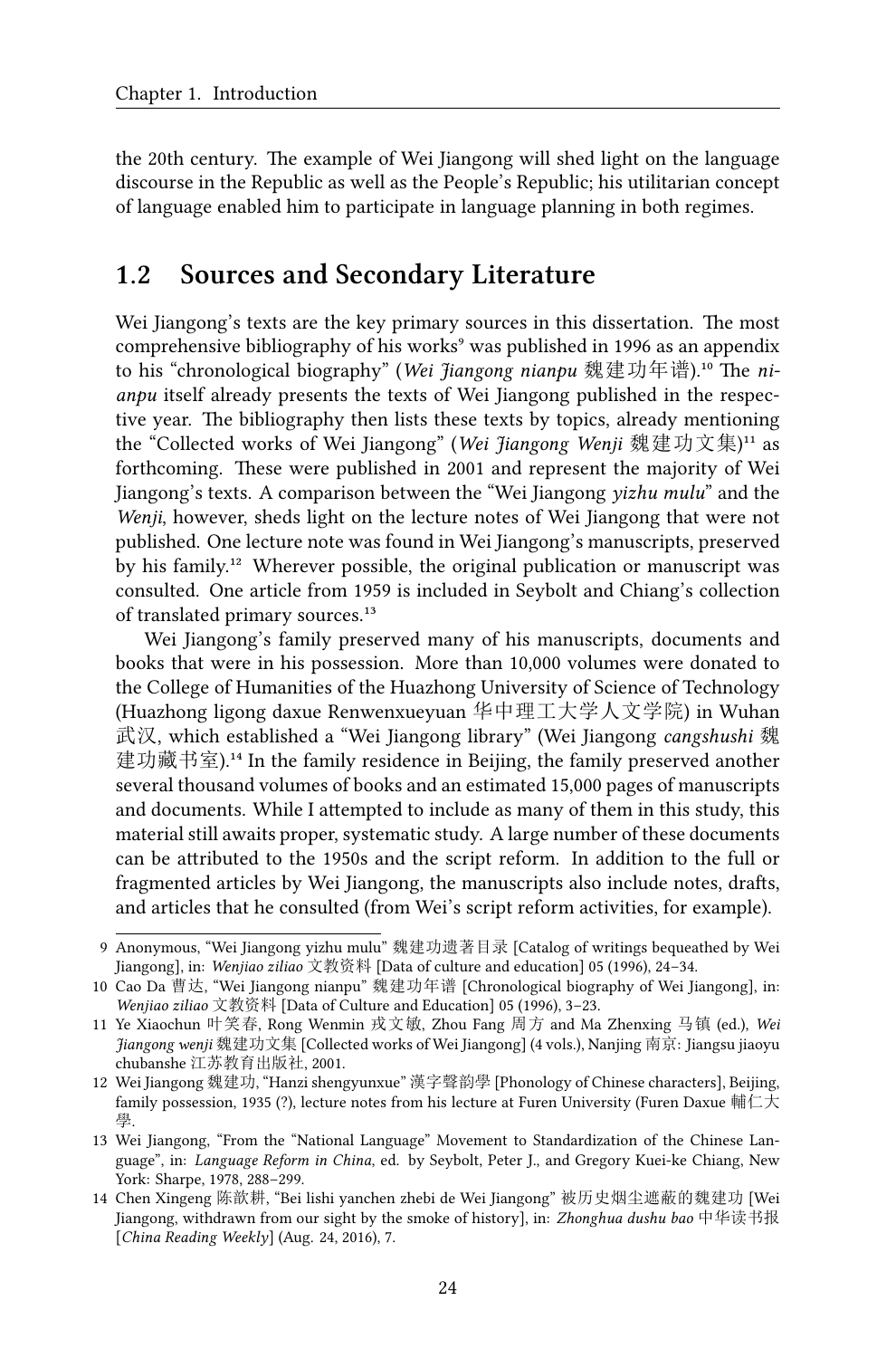Wei Jiangong and other intellectuals involved in language reform were tremendously productive. I include primary sources of other linguists in my study that heavily influenced Wei Jiangong and the language discourse. In some cases, particularly during the Republican era, the articles form a veritable network of inter-references. To represent as much of the discourse as possible, I have included as many different articles as possible. However, since this study concentrates on Wei Jiangong's concepts of language in connection to language planning, it does not present an exhaustive study of all possibly relevant texts.

In terms of secondary literature, Cao Da's *nianpu* and Ma Si's biography "Master of a generation – Wei Jiangong" (*Yidai zongshi – Wei Jiangong* 一代宗师-- 魏建功)<sup>15</sup> were particularly illuminating. Articles about Wei Jiangong that I have studied are divided into two main fields: Articles of remembrance (from Wei's children,<sup>16</sup> other linguists, students) and specialized studies about a distinct field of activity of Wei Jiangong. All of them are in Chinese. In Western literature, Wei Jiangong is hardly mentioned. If he is, he is mentioned only briefly, such as in Diana Xiaoqing Lin's *Peking University: Chinese Scholarship and Intellectuals,* 1898–1937.<sup>17</sup>

Literature about language planning in general, however, is much richer. This field includes both Chinese and Western works. Chinese literature includes an important material from active language reformers, such as Li Jinxi<sup>18</sup> and Zhou Youguang 周有光 (1906–2017).<sup>19</sup> Since these reformers were part of the language discourse and reforms, their texts do not only serve as secondary literature but also as primary sources.

In terms of Western literature, I assign the most important place to Elisabeth Kaske's *Politics of Language*. This work includes a very extensive selection of primary and secondary material and addresses all topics important for language reform until 1919.²⁰ Helmut Martin's study of Chinese Language Planning (*Chinesische Sprachplanung*) that mainly focuses on the PRC era also includes theoretical considerations about language planning, comparisons with other countries and their language policies, the history of language planning in China starting in the 16th century, and covers the time period until  $1977<sup>21</sup>$  Dorothea Wippermann's

<sup>15</sup> Ma Si 马嘶, *Yidai zongshi Wei Jiangong* 一代宗师魏建功 [A great master of a generation: Wei Jiangong], Beijing 北京: Wenhua yishu chubanshe 文化艺术出版社, 2007.

<sup>16</sup> Wei Nai 魏乃, Wei Zhi 魏至 and Wei Chong 魏重, "Wei Jiangong xiansheng zhuanlüe" 魏建功先生 传略 [Short biography of Wei Jiangong], in: *Wenjiao ziliao* 文教资料 [Data of culture and education] 4 (1996).

<sup>17</sup> Lin, Xiaoqing Diana, *Peking University: Chinese Scholarship and Intellectuals 1898–1937* (SUNY series in Chinese Philosophy and Culture), New York: State University of New York Press, 2005.

<sup>18</sup> Li Jinxi 黎錦熙, *Guoyu yundong shigang* 國語運動史綱 [History of the national language movement], vol. 2 (*Minguo congshu* 民國叢書 52), Shanghai 上海: Shanghai shudian 上海書店, 1990.

<sup>19</sup> Zhou Youguang 周有光 [translated by Zhang Liqing 张立青], *Zhongguo yuwen de shidai yanjin* 中国 语文的时代演进 / *The Historical Evolution of Chinese Languages and Scripts* (Pathways to Advanced Skills 8), Columbus, Ohio: National East Asian Languages Resource Center, Ohio State University, 2003.

<sup>20</sup> Kaske, Elisabeth, *The Politics of Language in Chinese Education, 1895–1919* (2008).

<sup>21</sup> Martin, Helmut, *Chinesische Sprachplanung* (Schriftenreihe des Landesinstituts für Arabische, Chinesische und Japanische Sprache Nordrhein-Westfahlen 9), Bochum: Studienverlag Brockmeyer, 1982.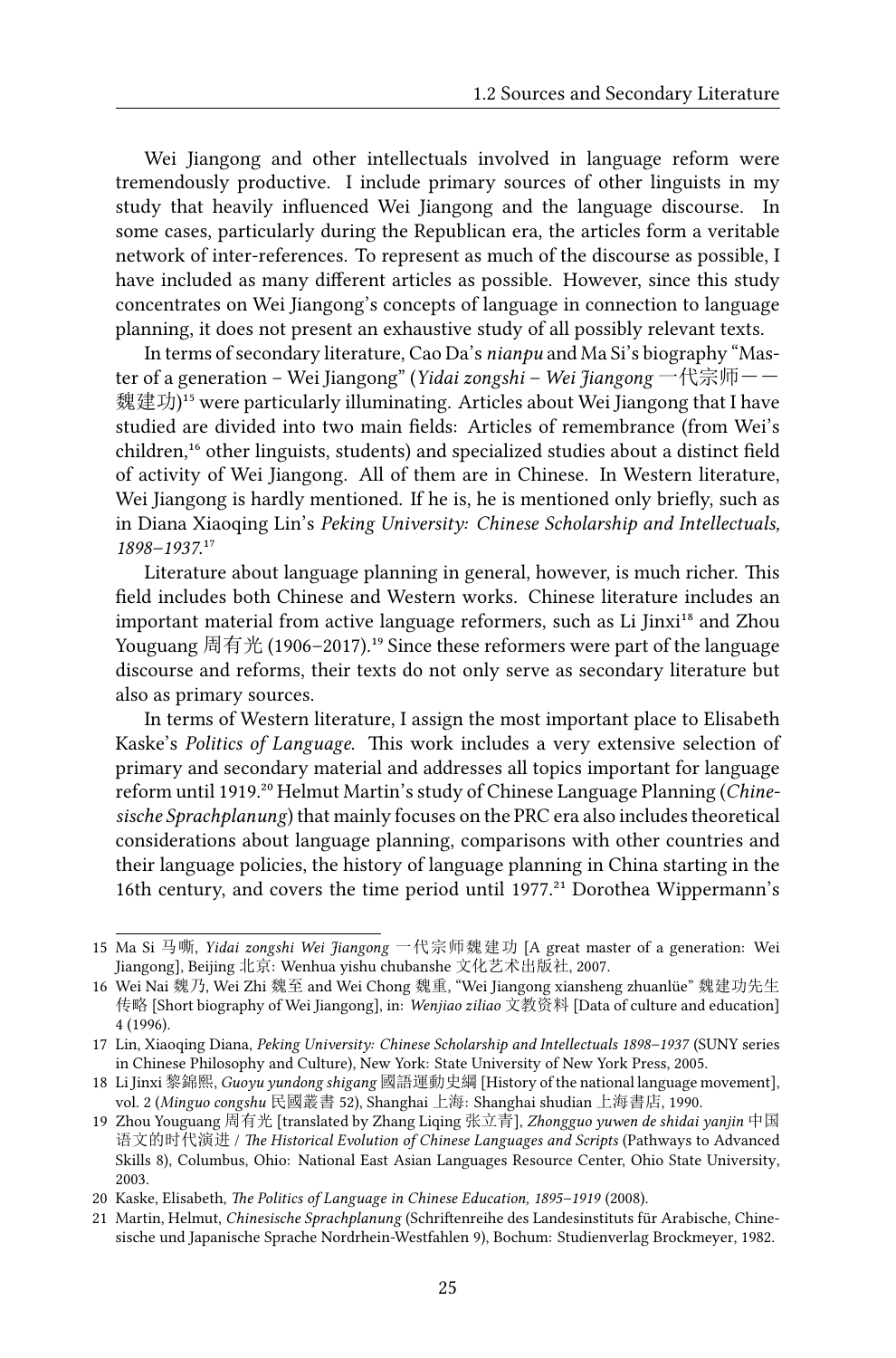work *Das Phonetische Alphabet Zhuyin zimu* discusses not only the promulgation of the Zhuyin transcription but also all the important policies concerning the national language in Republican times.<sup>22</sup> In addition to these, DeFrancis' standard work *Nationalism and Language Reform* must be mentioned.²³ Newer approaches have seen the light of day, such as Yurou Zhong's *Chinese Grammatology* that finally demonstrates how we can read the renunciation of the replacement of the characters by phonetic writing as act of self-assertion.<sup>24</sup>

Apart from language planning, the other important topic discussed in Western literature is the history of language and linguistics. Mårten Söderblom Saarela's dissertation has been rather helpful, since he thoroughly discusses and defines many language phenomena from the Qing 清 dynasty (1644–1912) important to the 20th century.<sup>25</sup> In the field of phonology, William Baxter and Laurent Sagart's *Old Chinese – A New Reconstruction* provides valuable English definitions of Chinese technical terms.<sup>26</sup> The same is the case for Jerry Norman's *Chinese*.<sup>27</sup> The recently published *Encyclopedia of Chinese Language and Linguistics*, edited by Rynt Sybesma and his team,<sup>28</sup> has achieved a milestone as an extensively consulted handbook.

The technical terminology of language study is a main challenge in discussing the history of Chinese linguistics, given that the vocabulary of the first half of the 20th century was dynamic. New concepts were introduced from Western linguistics, neologisms were coined, and concepts of "traditional" Chinese linguistics dating back to at least two millennia were reexamined. This book attempts to remain as close as possible to Wei Jiangong's original texts and strives to provide accurate translations and explanations.

This study has two goals, in contrast to the literature described above. The first is that language planning is examined more from a linguistic point of view rather than a political one. The role of language study, in particular traditional Chinese philology, in language planning is the main focus. The second is not to make any value judgement about the language and script policies or practices in

<sup>22</sup> Wippermann, Dorothea, *Das Phonetische Alphabet Zhuyin Zimu – Entstehung und Verbreitung im Zuge der Nationalsprachlichen Bewegung in der Republik China 1912–1949*, Bochum: Studienverlag Brockmeyer, 1985.

<sup>23</sup> De Francis, John, *Nationalism and Language Reform in China*, Princeton: Princeton University Press, 1957.

<sup>24</sup> Zhong, Yurou, *Chinese Grammatology: Script Revolution and Literary Modernity, 1916–1958*, New York: Columbia University Press, 2019, 7.

<sup>25</sup> Söderblom Saarela, Mårten, "Manchu and the Study of Language in China (1607–1911)", PhD dissertation, Princeton University, 2015.

<sup>26</sup> Baxter, William H., and Laurent Sagart, *Old Chinese – A New Reconstruction*, New York: Oxford University Press, 2014. It must be stated that the book has faced severe and substantial criticism: Harbsmeier, Christoph, "Irrefutable Conjectures: A Review of William H. Baxter and Laurent Sagart, *Old Chinese. A New Reconstruction*", in: *Monumenta Serica* 64 (2016), 445–504. Hill, Nathan W., "Old Chinese: A New Reconstruction", in: *Archiv Orientální* 85 (2017), 135–140. Sarostin, George, "William H. Baxter, Laurent Sagart. Old Chinese. A New Reconstruction", in: *Journal of Language Relationship* 13.4 (2015), 383–389.

<sup>27</sup> Norman, Jerry, *Chinese*, New York: Cambridge University Press, 1988.

<sup>28</sup> Sybesma, Rint, et al. (ed.), *Encyclopedia of Chinese Language and Linguistics* (5 vols.), Leiden / Boston: Brill, 2017.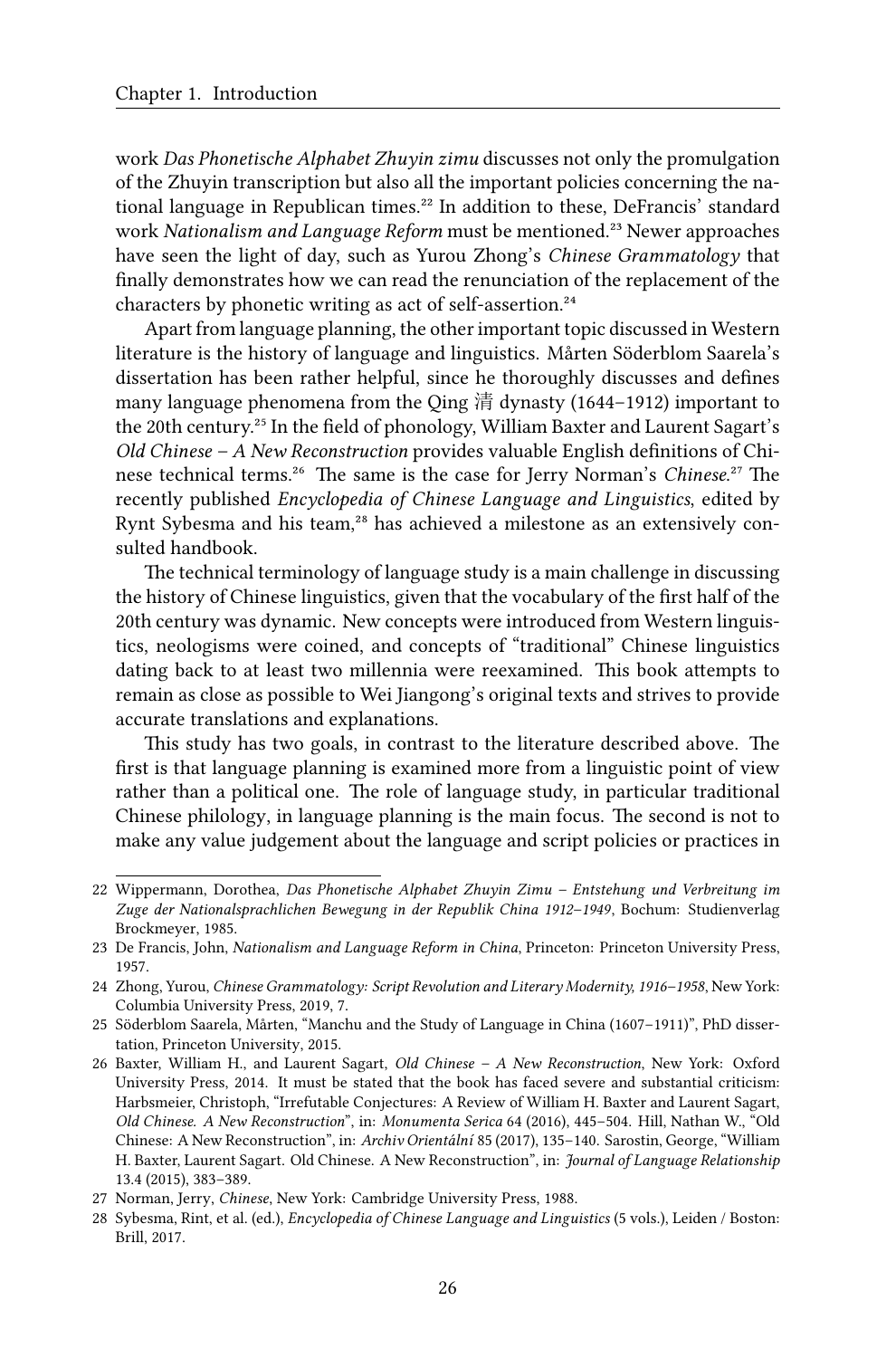China. As an example, Helmut Martin implies that not introducing an alphabet was some sort of failure.<sup>29</sup> My approach attempts to acknowledge the rights of Chinese speakers to determine the fate of their own language and script on their own terms.

### **1.3 The Protagonist: Wei Jiangong** 魏建功

This dissertation does not offer a complete biography of Wei Jiangong. However, a few things should be said about his life. I have also had the honor of composing an encyclopedia article about him that contains additional information.<sup>30</sup> The two most important sources for his biography are the *nianpu*<sup>31</sup> and the biography.<sup>32</sup>

Wei Jiangong was born on November 7, 1901, in Xichang 西場, which is today part of Hai'an 海岸, Nantong 南通, Jiangsu 江蘇 province. When Wei Jiangong was born, it was part of Rugao  $\text{Im}\,\mathbb{R}^{33}$  The location of Rugao<sup>34</sup> in China can be seen on the map on figure 1 on page 28. His father was Wei Jinfan 魏晋藩 (courtesy name: Wei Yanghou 魏鍚侯), and his mother was Zhong Yankang 仲 延康. Wei Jiangong was the oldest son and had four brothers and one sister.

His family owned a grocery store and had comparatively high living standards for the time. His paternal grandfather, Wei Lin 魏霖 (1858–1916, courtesy name: Wei Weinong 魏慰農) attained the *xiucai* 秀才 degree in the imperial examinations and already began educating Wei Jiangong before he entered primary school in 1906. This primary school in Xichang was established by his grandfather himself, Wei Weinong, together with others.

When Wei Jiangong turned one, his parents arranged an engagement with the daughter of a certain Li Baoji 李堡吉. As a teenager, he named his conditions for agreeing to such a marriage: his wife should be educated and not have bound feet. As it turned out, Li Baoji's daughter did not match these criteria. Wei wrote an open letter (which he published in 1925) to his parents dissolving this

<sup>29</sup> Martin, Helmut, *Chinesische Sprachplanung* (1982), 81, 84, 95.

<sup>30</sup> Münning, Mariana, "Wèi Jiàngōng 魏建功 (1901-1980)", in: *Encyclopedia of Chinese Language and Linguistics*, ed. by Sybesma, Rint, et al., Leiden / Boston: Brill, 2017, 508–512.

<sup>31</sup> Cao Da 曹达, "Wei Jiangong nianpu" (1996).

<sup>32</sup> Ma Si 马嘶, *Yidai zongshi Wei Jiangong* (2007).

<sup>33</sup> Material about Wei Jiangong can be found in the Municipal Archive of Rugao. Rugao shaped Wei Jiangong's linguistic identity: he composed a manuscript on the Rugao dialect where he discussed its six tones (with a tonal spelling similar to Gwoyeu Romatzyh). See: Wei Jiangong 魏建功, "Rugao fangyan suibi" 如皋方言隨筆 [Informal essay about the Rugao dialect], Beijing, family possession, [Year unknown, probably Republican period].

<sup>34</sup> The location of Rugao can also bee seen online on Google Maps: [www.google.com/maps/place/Rugao.](www.google.com/maps/place/Rugao)

<sup>35</sup> Illustration by Susann Henker using a modified version of the image "China blank map grey" [\(https:](https://commons.wikimedia.org/wiki/File:China_blank_map_grey.svg) [//commons.wikimedia.org/wiki/File:China\\_blank\\_map\\_grey.svg\)](https://commons.wikimedia.org/wiki/File:China_blank_map_grey.svg), CC-BY-SA-4.0.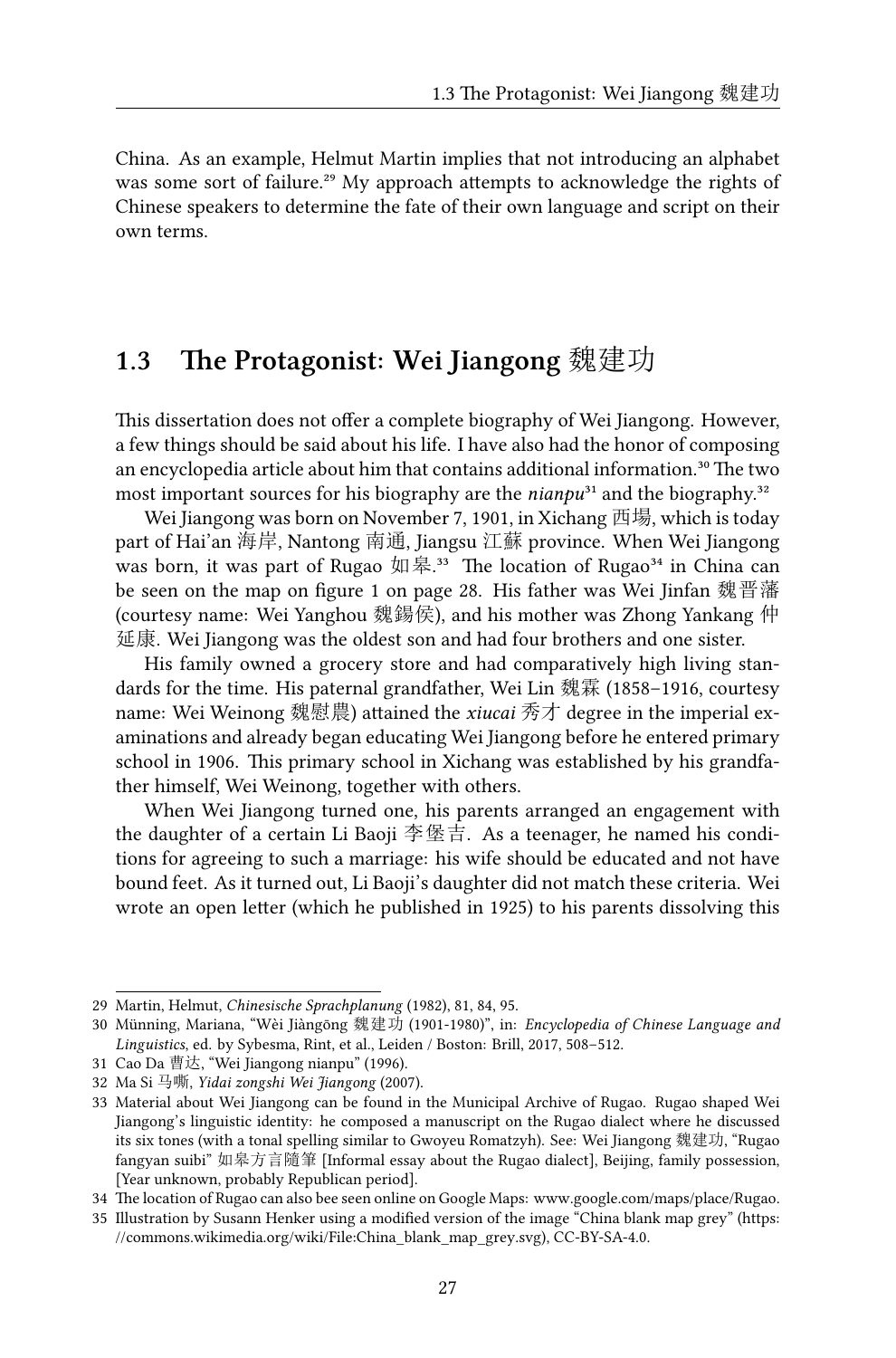

Figure 1: The location of Rugao 如皋 in China.³⁵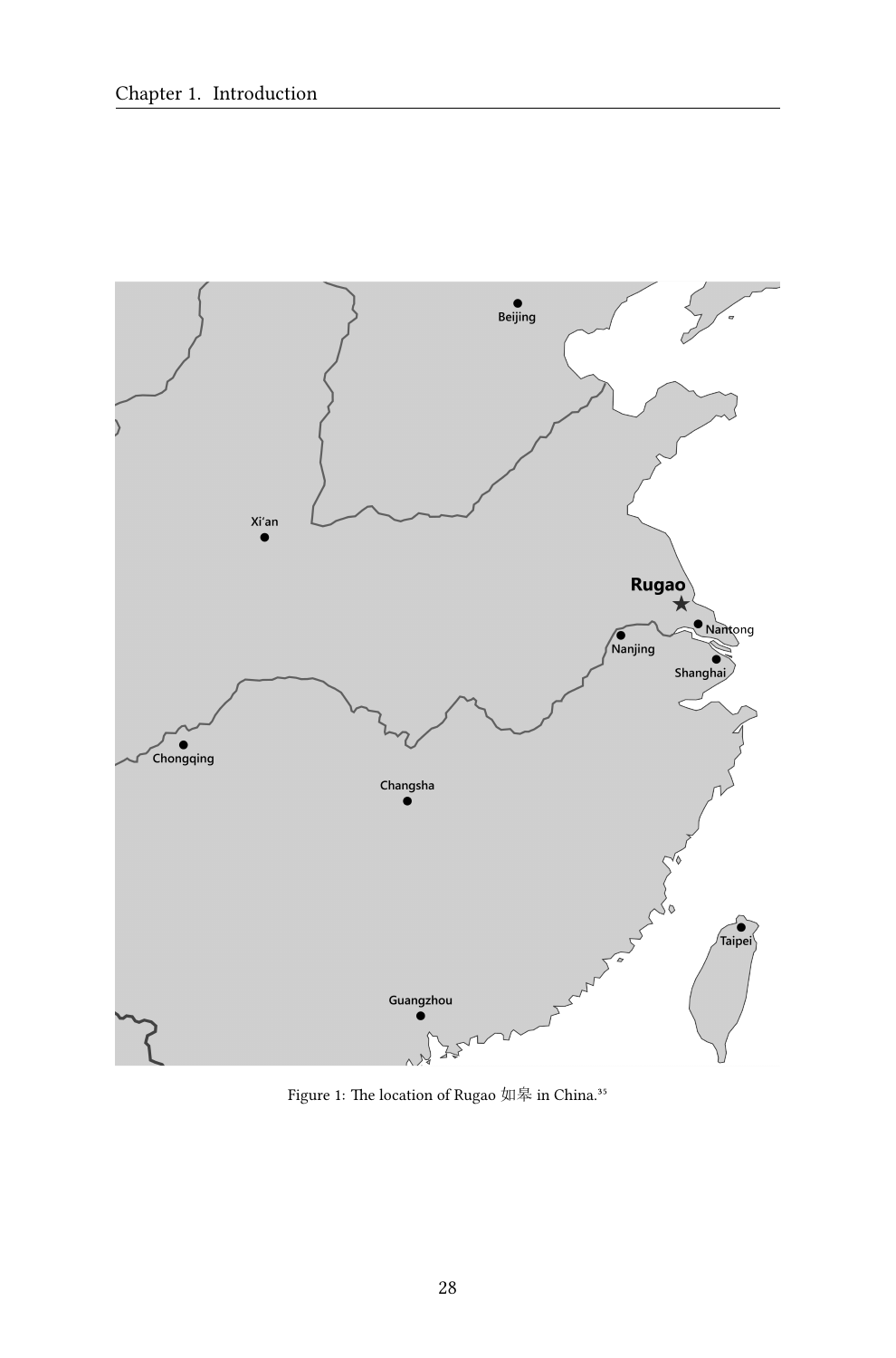marriage promise.<sup>36</sup> Wei Jiangong would marry another woman, Wang Bishu  $\pm$ 碧書 (1905–84) in 1928.

At the age of 13, in 1914, Wei Jiangong entered Middle School No. 7 of Nantong County (Nantong xian li di qi zhongxue 南通縣立第七中學), one of the two predecessors of the later Nantong Middle School, famous for its Westerninfluenced, modernized curricula. Wei experienced a severe lung disease at least twice in his life: the first time he fell ill from it in 1918, preventing him from entering Peking University (Beijing daxue 北京大學). In 1919, one year later, he succeeded in the entrance exams again, and after starting to study English, he switched his major to Chinese.

From then on, his career was tied to linguistics and philology, especially phonology, language planning and to Peking University as an institution. Some of his teachers were Qian Xuantong, Li Jinxi, Zhou Zuoren 周作人 (1885–1967), Lu Xun and Liu Fu 劉復 (or Liu Bannong 劉半農, 1891–1934). Wei Jiangong was to hold many teaching positions and professorships: he obtained an associate professorship at Peking University in 1931 and a full professorship in 1937. He also served as dean of the Chinese department and as deputy headmaster.

However, he did not stay in Beijing the entire time. He spent a year in Seoul to teach Chinese (1927–1928) and spent the Sino-Japanese War (1937–1945) at the Southwestern United University (Xinan lianhe daxue 西南聯合大學) in Sichuan 四川. Starting in 1928, he was a member of the Preparatory Committee for the Unification of the National Language (Guoyu tongyi choubeihui 國語統一籌 備會), reestablished as Committee for the Promotion of the National Language (Guoyu tuixing weiyuanhui 國語推行委員會) in 1935.<sup>37</sup> In 1946, he arrived in Taiwan to promote the national language; he also helped to transform the Japanese-established university in Taibei 臺北 (also Taipei) into National Taiwan University. While he returned to Beijing and Peking University in 1948, his peers, such as Tai Jingnong 台靜農 (1902–1990) and He Rong 何容 (1903–1990), remained in Taiwan.

In the People's Republic of China (PRC, established 1949), Wei Jiangong was involved in script reform. He also completed his personal project, the "New China dictionary" (*Xinhua zidian*), as chief compiler, which was first published in 1953. During the Cultural Revolution (1966–1976), he was criticized and detained, partly because of a dispute with Lu Xun in the 1920s that will be discussed in section 3.1.3 on page 59. He died in Beijing on February 28, 1980.

Wei Jiangong earned the most scholarly recognition in the field of phonology. "Research on the ancient sound system" (*Guyinxi yanjiu* 古音系研究, 1935, based

<sup>36</sup> It is printed with the readers' reactions to it. Wei Jiangong 魏建功, "Wei Jiangong xuangao jiechu yunyue!" 魏建功宣告解除婚約![Wei Jiangong proclaims the renouncement of his engagement!], in: *Wei Jiangong wenji* 魏建功文集 [Collected works of Wei Jiangong], ed. by Ye Xiaochun 叶笑春, Rong Wenmin 戎文敏, Zhou Fang 周方 and Ma Zhenxing 马镇, vol. 5, Nanjing 南京: Jiangsu jiaoyu chubanshe 江苏教育出版, 2001, 416–28.

<sup>37</sup> [Guoyu tuixing weiyuanhui 國語推行委員會], "Guoyu tuixing weiyuanhui guicheng ji weiyuanhui mingdan" 國語推行委員會規程及委員名單 [Regulations of the Committee for the promotion of the national language and committee member name list], in: *Guoyu zhoukan* 國語週刊 [National language weekly] 8.84 (1935), 183–205.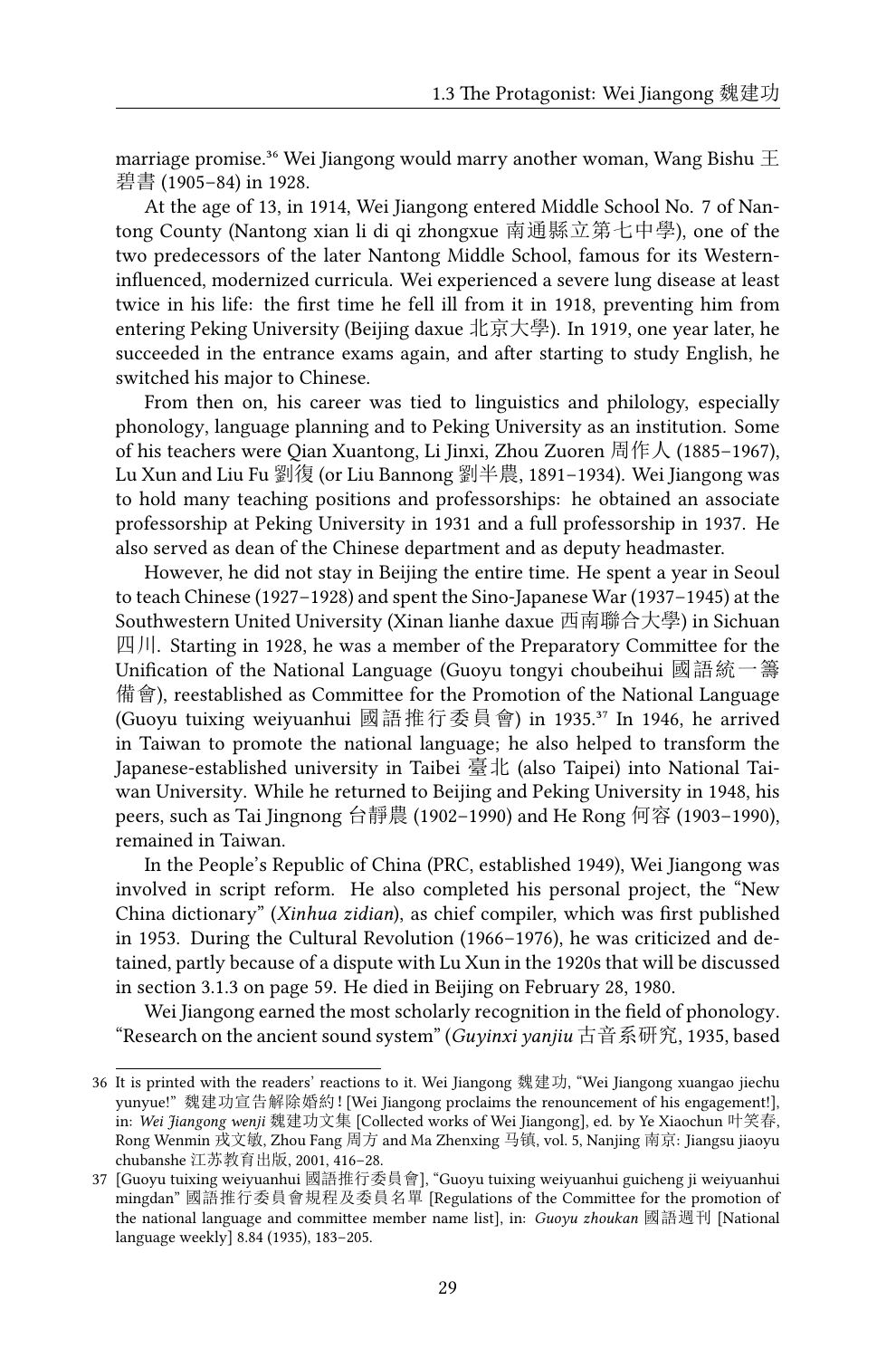on his lectures)<sup>38</sup> is often referred to as his masterpiece. His further research included graphemics, dialectology and folklore. He was acquainted with traditional Chinese philological methods as well as "modern" linguistic methods developed in the West. This study argues that his research heavily influenced his endeavors in language planning.

## **1.4 Findings**

In this work, the following three claims will be upheld:

- 1. Language planning was implemented based on the existing language situation. On the one hand, this meant legitimizing the status quo. On the other hand, it meant legitimizing change either by constructing its historical legacy or by overemphasizing its perceived tradition.
- 2. Language planning was based on traditional Chinese scholarship and also used traditional Chinese scholarship.
- 3. Wei Jiangong's language concept stayed the same, even if was phrased differently in the different regimes: the People's Republic of China vs. the Republic of China.

These claims are investigated in the context of the above-mentioned consolidation after the identity crisis described by Kaske. The question or problem was already formulated, but the answer to it, the exact outline, scope and content of the language policies were not clear. At first, the discourse on a unified national pronunciation resulted in the "old national pronunciation" (*lao guoyin* 老國音), which was not practical. Here, the fact that the Chinese speakers are split up in a considerable number of mutually unintelligible dialects plays an important role. Critics called it "blue-green Mandarin" (*lan-qing guanhua* 藍青官話) and it was not successfully implemented. This old pronunciation as a mix of several dialects was perceived as a constructed language: when the "new national pronunciation" (*xin guoyin* 新國音) modeled on the Beijing dialect was promulgated, Li Jinxi felt compelled to state clearly that "the common language is not at all artificial" (*gonggong de yuyan bing bu shi renzao de* 公共的語言並不是人 造的).<sup>39</sup> The old national pronunciation was not the only unsuccessful language planning measure. Other incidents where the discourse did not achieve concrete material results were the script reform attempts of 1935 and 1977. The successful implementation of language planning schemes that involved Wei Jiangong illustrate how the concepts from the discourse needed to be feasible enough so that language planning measures could be accepted in the material world.

<sup>38</sup> Wei Jiangong 魏建功, "Guyinxi yanjiu" 古音系研究 [Research on the ancient sound system], in: *Wei Jiangong wenji* 魏建功文集 [Collected works of Wei Jiangong], ed. by Ye Xiaochun 叶笑春, Rong Wenmin 戎文敏, Zhou Fang 周方 and Ma Zhenxing 马镇兴, vol. 1, Nanjing 南京: Jiangsu jiaoyu chubanshe 江苏教育出版社, 2001, 1–331.

<sup>39</sup> Li Jinxi 黎錦熙, "Quanguo guoyu yundong dahui xuanyan" 全國國語運動大會宣言 [Declaration of the countrywide national language movement assembly], in: *Guoyu zhoukan* 國語週刊 [National language weekly] 29 (1925), 1–7, see 3.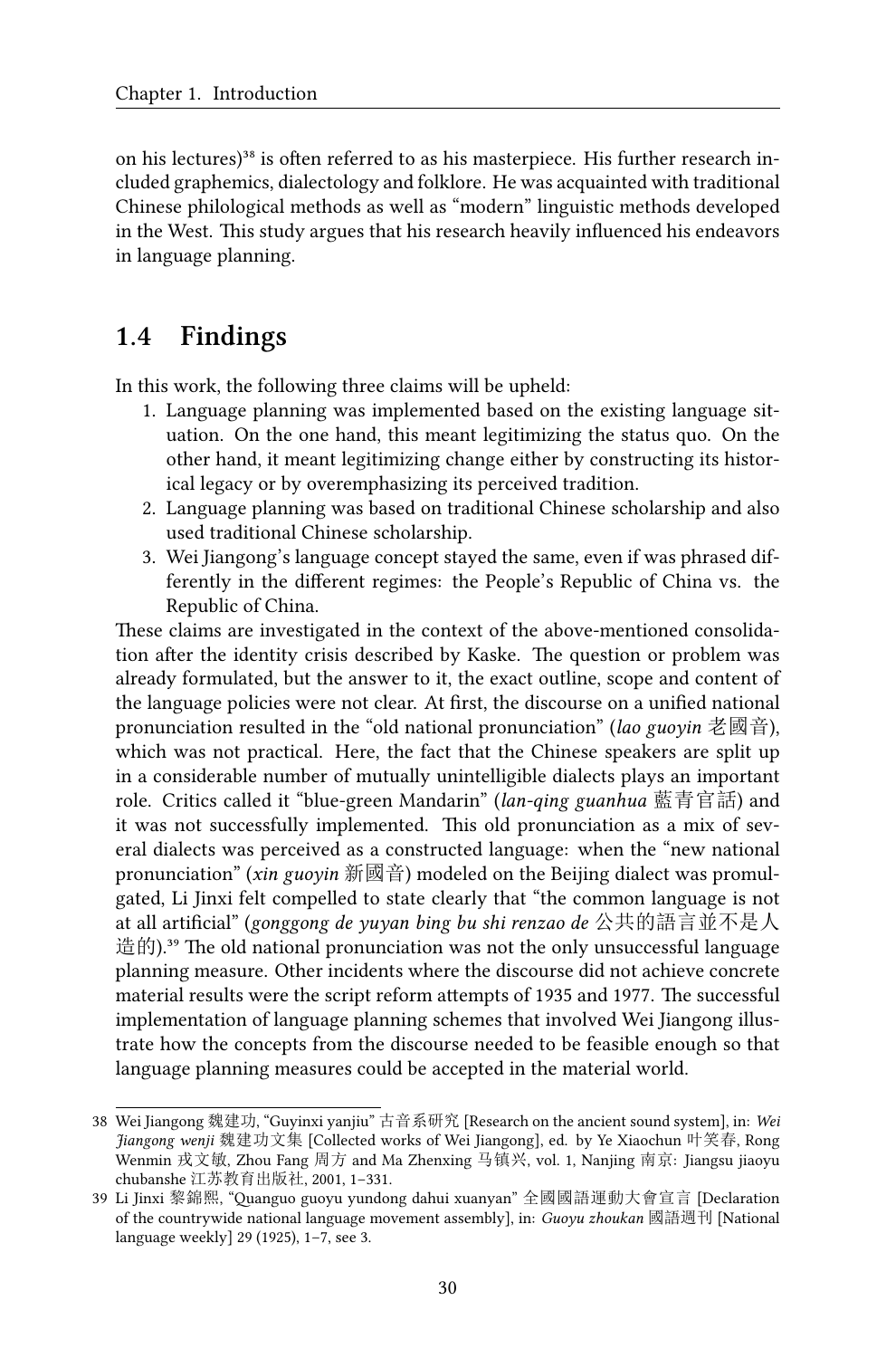While the reality on the ground can be characterized through the language situation, many non-linguistic factors influenced the implementation of language reforms. Drawing examples from many different languages, Daniel Bunčić demonstrated that the success of writing reforms are also heavily affected by sociological and political factors and especially by their timing.<sup>40</sup> A low literacy rate may facilitate the adoption of a reformed script, since there would be less opposition from people who already know how to write. This was surely the case with the implementation of the simplified characters (*jiantizi* 简体字 or *jianhuazi* 简化字). As this dissertation will demonstrate, the timing in China's case was characterized by frequent political turmoil during the Republican era, leading to a slow implementation of language reforms. The beginning of the PRC then can be seen as a time of radical political and linguistic change: *putonghua* (普通话/普通話, lit. "common speech") was promulgated as the standard language and the script was reformed. It is quite likely that both low literacy rate and the political new start, along with the establishment of new institutions, also helped. In contrast, the "Second round of simplified Chinese characters (Draft)" (第二次汉字简化方案(草案))<sup>41</sup> of 1977 was not implemented successfully as it probably came at a less favorable time: immediately after the Cultural Revolution (1966–1976) ended.

In this dissertation, my three claims can be sustained by the following facts:

Claim 1: A Beijing-based *guoyu* is, as one local variety of the Northern Mandarin dialect family, indeed a natural language. It goes back to the pronunciation of the "central plains" (Zhongyuan 中原) which were a *de facto koiné* since Yuan  $\overrightarrow{\pi}$  times (1271–1368). However, the language planners who argued in favor of a Northern Mandarin standard language over-emphasized this fact. As well, they deliberately downplayed the role of a more eclectic pronunciation standard that was used by the scholar-officials over centuries; this standard used the Nanjing 南京 variety as the phonetic point of reference. Wei Jiangong skillfully used certain evidence and ignored the other in order to legitimize his agenda. Moreover, simplified characters were by no means a new invention, but the majority of them already existed as non-standard shorthand forms.

Claim 2: Historical phonology formed the scholarly basis and tool for legitimization for *guoyu* as well as simplified characters. Traditional teaching and reference material, such as rhyme books, were used. For example, the *Yinyun chanwei* 音韻闡微 (1726) was used in the Conference for the unification of reading pronunciations (Duyin tongyi hui 讀音同一會, 1913), and the *Zhonghua xinyun* 中華新韻 (1941) Wei Jiangong compiled to promulgate the new national pronunciation was arranged like a traditional rhyme book (in the *Zhongyuan yinyun* 中

<sup>40</sup> Bunčić, Daniel, "Factors Influencing the Success and Failure of Writing Reforms", in: *Studi Slavistici* 14 (2017), 21–46.

<sup>41</sup> Spaar, Wilfried, "Die Diskussion um den 'Entwurf zur zweiten Schriftreform'", in: *Zielsprache Chinesisch. Beiträge zur Sprachbeschreibung und -Unterrichtung*, ed. by Kubin, Wolfgang, Bonn: Hermann Kessler Verlag für Sprachmethodik, 1986, 155–175.